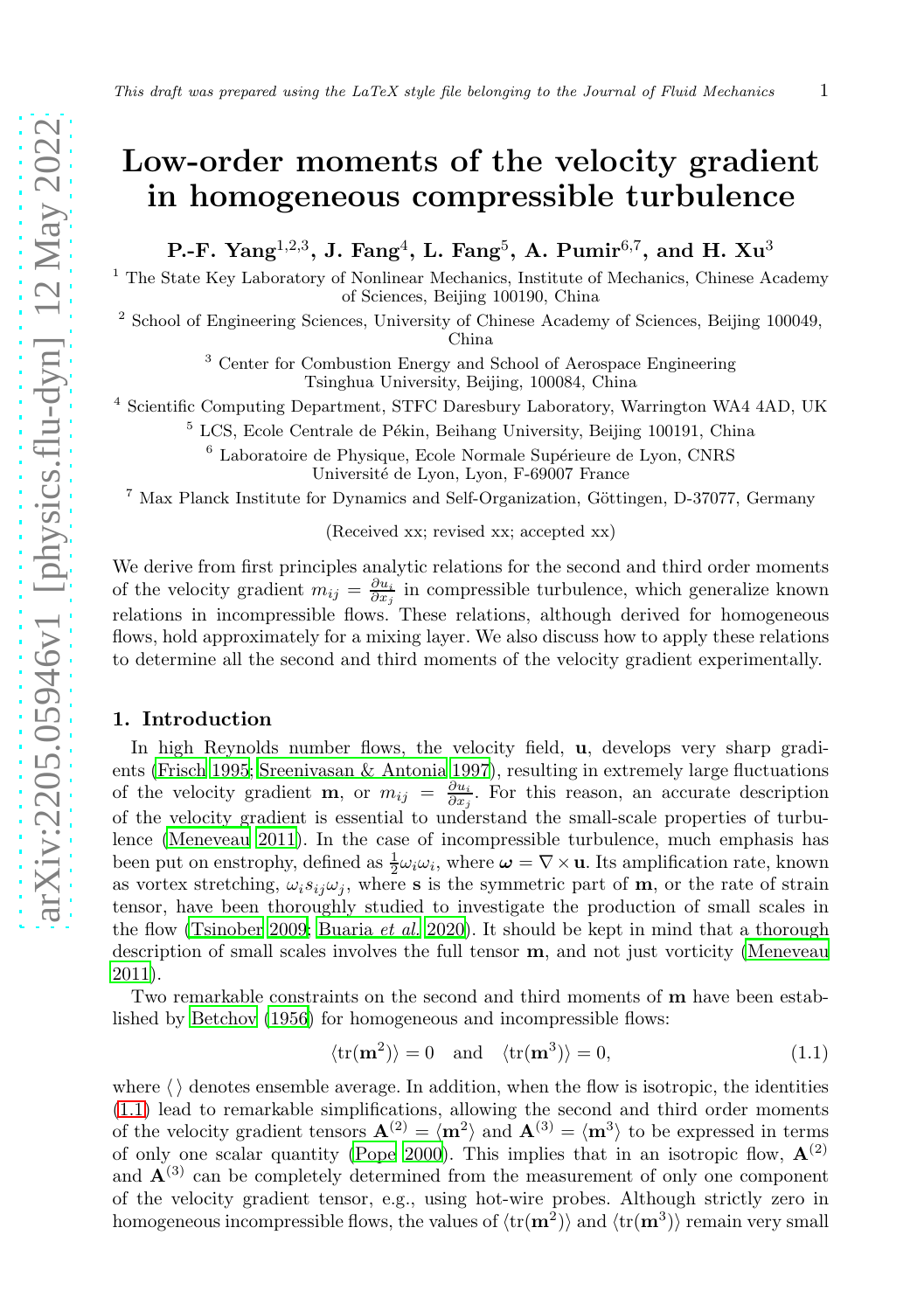even when spatial inhomogeneity is strong, such as in channel flows [\(Bradshaw & Perot](#page-8-2) [1993;](#page-8-2) [Pumir](#page-9-5) et al. [2016\)](#page-9-5). Effectively, this can be understood as a consequence of the slow variation of the mean flow properties, compared to the very fast variation of turbulence at small scales. Nonetheless, the structure of the velocity gradient tensors, and in particular of  $\mathbf{A}^{(2)}$  and  $\mathbf{A}^{(3)}$ , strongly deviate from the isotropic case [\(Bradshaw & Perot 1993;](#page-8-2) [Vreman & Kuerten 2014;](#page-9-6) [Pumir 2017\)](#page-9-7).

Here, we focus on the tensors  $\mathbf{A}^{(2)}$  and  $\mathbf{A}^{(3)}$  in compressible flows. How compressibility affects the structure of the velocity gradient tensor has been studied in homogeneous isotropic flows [\(Pirozzoli & Grasso 2004;](#page-9-8) [Wang](#page-9-9) et al. [2012;](#page-9-9) Fang [et al.](#page-9-10) [2016;](#page-9-10) [Wang](#page-9-11) et al. [2018\)](#page-9-11), in homogeneous shear flows [\(Ma & Xiao 2016;](#page-9-12) [Chen](#page-8-3) *et al.* [2019](#page-8-3)), in mixing layers [\(Vaghel & Madnia 2015\)](#page-9-13) and in boundary layers (Chu [et al.](#page-8-4) [2014\)](#page-8-4). The dynamics of the velocity gradient tensors in compressible flows have been studied by [Suman & Girimaji](#page-9-14) [\(2009,](#page-9-14) [2011,](#page-9-15) [2013\)](#page-9-16) starting from the homogenized Euler equation.

The purpose of this work is to generalize the Betchov relations, Eq.  $(1.1)$ , to homogeneous compressible flows, which allows us to establish the general structure of  $\mathbf{A}^{(2)}$ and  $\mathbf{A}^{(3)}$  similar to the case of incompressible flows. We validate these relations with direct numerical simulations (DNS) of homogenous isotropic compressible turbulence, and demonstrate that they still approximately hold in flows with strong inhomogeneity, i.e., in a turbulent mixing layer. Whereas only one scalar was sufficient to capture the full structure of  $\mathbf{A}^{(2)}$  or  $\mathbf{A}^{(3)}$  in incompressible flows, for compressible turbulence, 2 independent parameters for  $\mathbf{A}^{(2)}$  and 4 parameters for  $\mathbf{A}^{(3)}$  are required. Nonetheless, as we show, these relations can be used to construct the full tensors of  $\mathbf{A}^{(2)}$  and  $\mathbf{A}^{(3)}$  from stereo-PIV measurements in compressible flows.

## 2. Second- and third- order relations of compressible turbulence

Following [Betchov \(1956\)](#page-8-1), we first consider the second-order moment  $\mathbf{A}^{(2)}$ :

<span id="page-1-0"></span>
$$
A_{ijji}^{(2)} = \left\langle \overline{\mathbf{m}^2} \right\rangle = \left\langle \frac{\partial u_i}{\partial x_j} \frac{\partial u_j}{\partial x_i} \right\rangle = \left\langle \frac{\partial u_i}{\partial x_i} \frac{\partial u_j}{\partial x_j} \right\rangle = \left\langle \overline{\mathbf{m}}^2 \right\rangle = A_{iijj}^{(2)},\tag{2.1}
$$

in which we used the notation  $\overline{\mathbf{X}} = \text{tr}(\mathbf{X})$  and the summation convention, and assumed homogeneity. For the third moments, we notice a general relation between the traces of third-order moments involving the gradients of 3 homogeneous vector fields, Eq. [4.7](#page-8-5) in the Appendix, which yields, for the special case where the 3 fields are identical,

<span id="page-1-1"></span>
$$
A_{ijjkki}^{(3)} = \left\langle \overline{\mathbf{m}}^3 \right\rangle = \frac{3}{2} \left\langle \overline{\mathbf{m}} \overline{\mathbf{m}}^2 \right\rangle - \frac{1}{2} \left\langle \overline{\mathbf{m}}^3 \right\rangle = \frac{3}{2} A_{iijkkj}^{(3)} - \frac{1}{2} A_{iijjkk}^{(3)}.
$$
 (2.2)

A straightforward consequence of Eqs. [\(2.1\)](#page-1-0) and [\(2.2\)](#page-1-1) can be expressed by introducing  $\mathbf{s} \equiv (\mathbf{m} + \mathbf{m}^T)/2 - (\overline{\mathbf{m}}/3)\mathbf{I}$  and  $\mathbf{w} \equiv (\mathbf{m} - \mathbf{m}^T)/2$ :

$$
\left\langle \overline{\mathbf{s}^2} \right\rangle = -\left\langle \overline{\mathbf{w}^2} \right\rangle + \frac{2}{3} \left\langle \overline{\mathbf{m}}^2 \right\rangle ,\qquad (2.3)
$$

<span id="page-1-2"></span>
$$
\left\langle \overline{\mathbf{s}^3} \right\rangle = -3 \left\langle \overline{\mathbf{wsw}} \right\rangle + \frac{1}{2} \left\langle \overline{\mathbf{m}} \overline{\mathbf{m}^2} \right\rangle - \frac{5}{18} \left\langle \overline{\mathbf{m}}^3 \right\rangle . \tag{2.4}
$$

Equations formally similar to Eqs.  $(2.1)-(2.4)$  $(2.1)-(2.4)$  were derived by [Yang](#page-10-0) *et al.*  $(2020)$  $(2020)$  for the perceived velocity gradient tensor based on regular tetrahedra in incompressible homogeneous turbulence (see their Eqs. (3.11), (3.12), and (3.37), (3.38)).

In the restricted case of isotropic flows,  $\mathbf{A}^{(2)}$  is expressible as [\(Pope 2000\)](#page-9-4):

$$
A_{ijkl}^{(2)} = \alpha \delta_{ij} \delta_{kl} + \beta \delta_{ik} \delta_{jl} + \gamma \delta_{il} \delta_{jk}.
$$
 (2.5)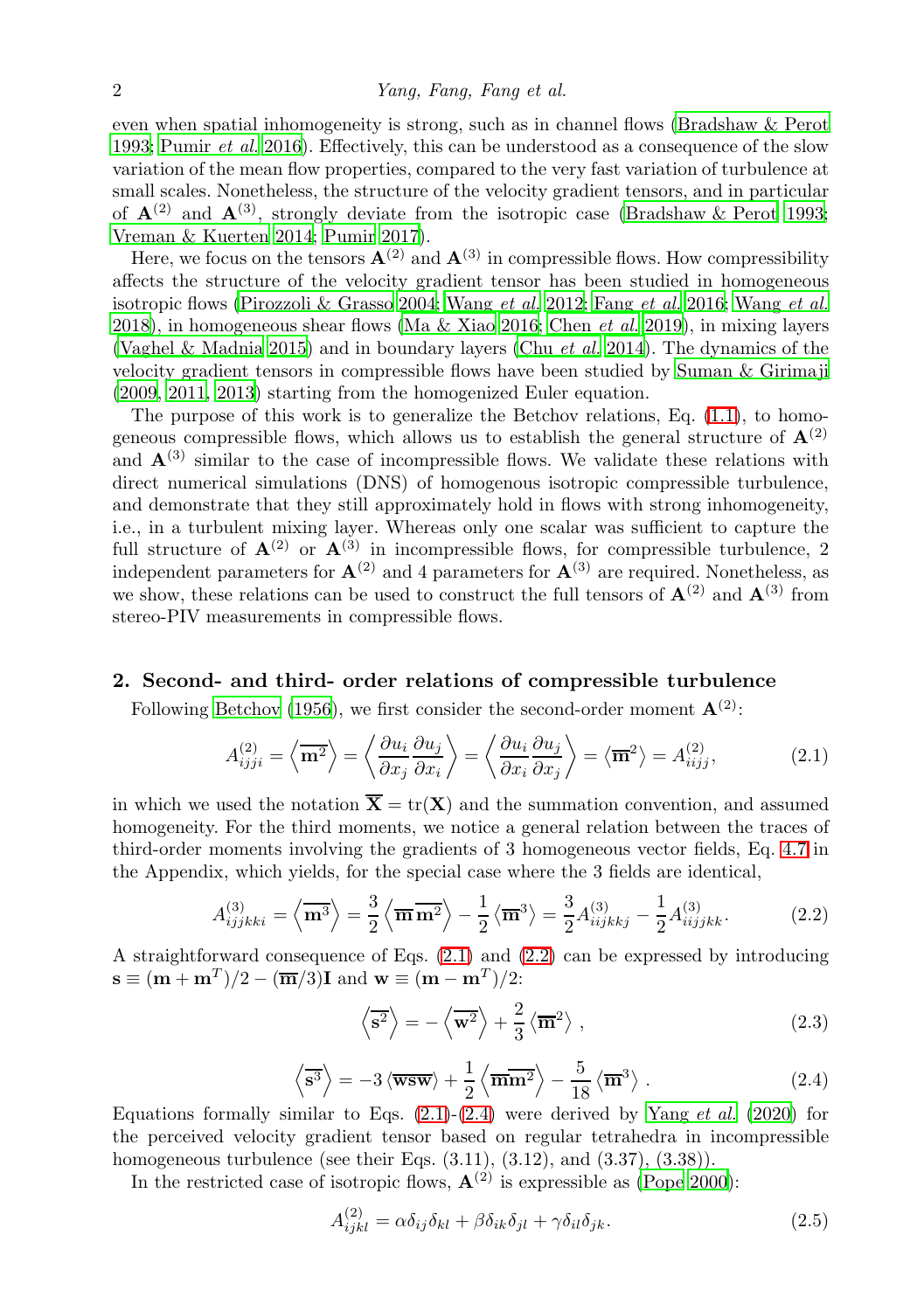With this notation,  $\langle \mathbf{m}^2 \rangle = 9\alpha + 3\beta + 3\gamma$  and  $\langle \overline{\mathbf{m}}^2 \rangle = 3\alpha + 3\beta + 9\gamma$ , so Eq. [\(2.1\)](#page-1-0) implies that  $\alpha = \gamma$ , which means that only 2 quantities are necessary to fully determine the second order tensor  $\mathbf{A}^{(2)}$ . These can be determined in an experiment measuring  $\frac{\partial u_1}{\partial x_1}$  and  $\frac{\partial u_1}{\partial x_2}$  by e.g., planar PIV, or 2-component laser doppler velocimetry (2C LDV) or hot-wire anemometry with cross-wires using Taylor's frozen turbulence hypothesis, and noticing that  $A_{1111}^{(2)} = \alpha + \beta + \gamma$ ,  $A_{1122}^{(2)} = \alpha$ , and  $A_{1212}^{(2)} = \beta$ . Interestingly,  $\alpha = \gamma$  implies that:

<span id="page-2-4"></span>
$$
\left\langle \frac{\partial u_1}{\partial x_1} \frac{\partial u_2}{\partial x_2} \right\rangle = A_{1122}^{(2)} = A_{1221}^{(2)} = \left\langle \frac{\partial u_1}{\partial x_2} \frac{\partial u_2}{\partial x_1} \right\rangle.
$$
 (2.6)

Additionally, we notice that  $\langle \overline{\mathbf{m}}^2 \rangle = 9\alpha + 3\beta + 3\gamma = 3(4\alpha + \beta) \geq 0$ , thus  $4\alpha + \beta \geq 0$ , and  $\langle \overline{\mathbf{w}^2} \rangle = \frac{1}{2} (\langle \overline{\mathbf{m}}^2 \rangle - \langle \overline{\mathbf{m}} \overline{\mathbf{m}}^T \rangle) = 3(\alpha - \beta) \leq 0$ , thus  $\alpha \leq \beta$ . These two inequalities constrain the the ratio of components of  $\mathbf{A}^{(2)}$ :

$$
\frac{1}{3} = \frac{\beta}{2\beta + \beta} \le \frac{A_{1212}^{(2)}}{A_{1111}^{(2)}} = \frac{\beta}{2\alpha + \beta} = 2 \times \frac{\beta}{(4\alpha + \beta) + \beta} \le 2.
$$
 (2.7)

The two limiting equalities arise when  $(4\alpha + \beta) = 0$ , i.e., when the flow is incompressible, or when  $\alpha = \beta$ , i.e., when the flow is irrotational.

In isotropic flows, the third-order tensor  $\mathbf{A}^{(3)}$  can be expressed as [\(Pope 2000\)](#page-9-4):

$$
A_{ipjqkr}^{(3)} = a_1 \delta_{ip} \delta_{jq} \delta_{kr} + a_2 (\delta_{ip} \delta_{jk} \delta_{qr} + \delta_{jq} \delta_{ik} \delta_{pr} + \delta_{kr} \delta_{ij} \delta_{pq})
$$
  
+ 
$$
a_3 (\delta_{ip} \delta_{jr} \delta_{qk} + \delta_{jq} \delta_{ir} \delta_{pk} + \delta_{kr} \delta_{iq} \delta_{pj}) + a_4 (\delta_{iq} \delta_{pk} \delta_{jr} + \delta_{ir} \delta_{pj} \delta_{qk})
$$
  
+ 
$$
a_5 (\delta_{ij} \delta_{pk} \delta_{qr} + \delta_{ij} \delta_{qk} \delta_{pr} + \delta_{ik} \delta_{pj} \delta_{qr} + \delta_{ik} \delta_{rj} \delta_{pq} + \delta_{jk} \delta_{qi} \delta_{pr} + \delta_{jk} \delta_{ri} \delta_{pq}),
$$
(2.8)

from which it is easy to obtain following expressions for the invariants of m:

<span id="page-2-3"></span><span id="page-2-0"></span>
$$
\langle \overline{\mathbf{m}}^3 \rangle = 27a_1 + 27a_2 + 27a_3 + 6a_4 + 18a_5, \tag{2.9}
$$

$$
\left\langle \overline{\mathbf{m}^3} \right\rangle = 3a_1 + 9a_2 + 27a_3 + 30a_4 + 36a_5,
$$
 (2.10)

<span id="page-2-2"></span>
$$
\left\langle \overline{\mathbf{m}} \ \overline{\mathbf{m}^2} \right\rangle = 9a_1 + 15a_2 + 33a_3 + 18a_4 + 30a_5, \tag{2.11}
$$

<span id="page-2-1"></span>
$$
\left\langle \overline{\mathbf{m}} \overline{\mathbf{m}} \overline{\mathbf{m}} \overline{\mathbf{m}} \right\rangle = 9a_1 + 33a_2 + 15a_3 + 6a_4 + 42a_5,
$$
\n(2.12)

$$
\left\langle \overline{\mathbf{m}^2 \mathbf{m}^T} \right\rangle = 3a_1 + 21a_2 + 15a_3 + 12a_4 + 54a_5. \tag{2.13}
$$

In the incompressible case, with  $\overline{\mathbf{m}} = 0$  and  $\langle \overline{\mathbf{m}^3} \rangle = 0$  [\(Betchov 1956](#page-8-1)), the left-hand sides of Eqs.  $(2.9)-(2.12)$  $(2.9)-(2.12)$  are all 0, which provides 4 constraints to express  $a_1, \ldots, a_5$  in terms of one scalar quantity. For compressible turbulence, only one relation is obtained by plugging Eqs. [\(2.9\)](#page-2-0) - [\(2.11\)](#page-2-2) into Eq. [\(2.2\)](#page-1-1), which leads to  $a_1 = 3a_3 - 2a_4$ . Thus 4 independent constants are needed to completely determine  $\mathbf{A}^{(3)}$ . Their experimental determination would require techniques like stereo-PIV or 3C LDV with frozen turbulence hypothesis, giving access to spatial derivatives of the third velocity component normal to the plane of imaging, e.g.,  $A_{113232}^{(3)}$ . With these components, and using Eq. [\(2.8\)](#page-2-3), one can determine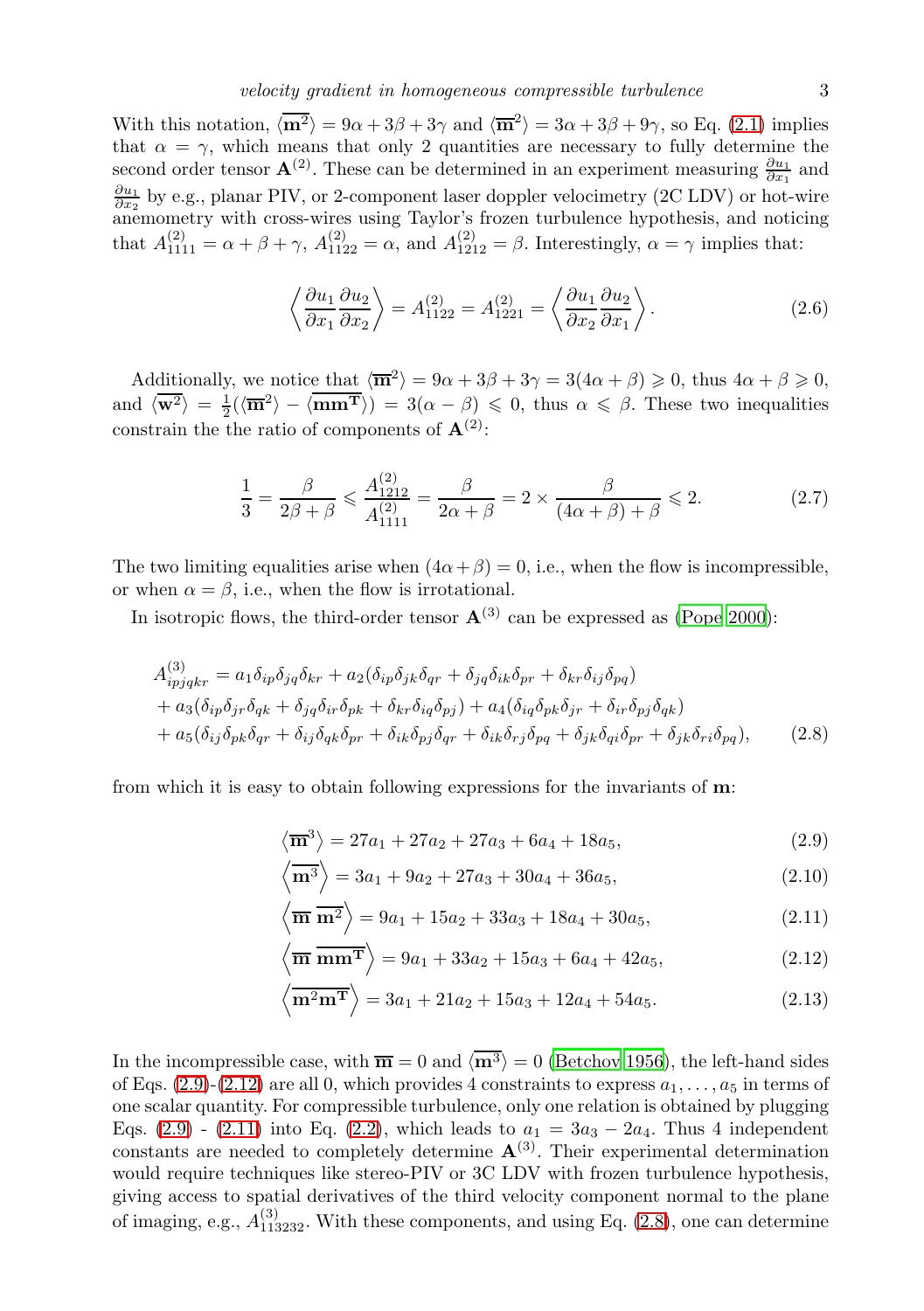4 independent constants, say,  $a_2, \ldots, a_5$ , as

$$
a_2 = A_{113232}^{(3)}, \tag{2.14}
$$

<span id="page-3-2"></span>
$$
a_3 = \frac{1}{6}A_{111111}^{(3)} - \frac{1}{2}A_{212111}^{(3)},\tag{2.15}
$$

$$
a_4 = \frac{1}{3}A_{111111}^{(3)} - A_{212111}^{(3)} - \frac{1}{2}A_{111122}^{(3)} + \frac{1}{2}A_{113232}^{(3)},
$$
\n(2.16)

$$
a_5 = \frac{1}{2}A_{212111}^{(3)} - \frac{1}{2}A_{113232}^{(3)}.
$$
\n(2.17)

The other invariants of **m**, e.g.,  $\langle \overline{s^3} \rangle$ ,  $\langle \overline{wsw} \rangle$ ,  $\langle \overline{m} \overline{s^2} \rangle$ , and  $\langle \overline{m} \overline{w^2} \rangle$ , can also be represented by these constants. In particular, we note that

<span id="page-3-3"></span><span id="page-3-1"></span>
$$
\left\langle \overline{\mathbf{m}} \overline{\mathbf{w}^2} \right\rangle = -9a_2 + 9a_3 + 6a_4 - 6a_5. \tag{2.18}
$$

### 3. DNS of compressible turbulence

To test the relations presented above in various turbulent flow configurations, we numerically solved the three-dimensional compressible Navier-Stokes equations:

<span id="page-3-0"></span>
$$
\frac{\partial \rho}{\partial t} + \frac{\partial \rho u_i}{\partial x_i} = 0,
$$
\n
$$
\frac{\partial \rho u_i}{\partial t} + \frac{\partial}{\partial x_j} (\rho u_i u_j + P \delta_{ij}) - \frac{\partial}{\partial x_j} \sigma_{ij} = 0,
$$
\n
$$
\frac{\partial E}{\partial t} + \frac{\partial}{\partial x_j} [(E + P)u_j] - \frac{\partial}{\partial x_j} (\sigma_{ij} u_i - Q_j) = 0,
$$
\n(3.1)

in which  $\rho$  is the fluid density, P is the pressure,  $E = \frac{1}{2}\rho u_i u_i + P/(\gamma - 1)$  is the total energy with  $\gamma = 1.4$  being the ratio of specific heats,  $\sigma_{ij} = \mu \left( \frac{\partial u_i}{\partial x_j} + \frac{\partial u_j}{\partial x_i} \right)$  $\frac{\partial u_j}{\partial x_i} - \frac{2}{3} \frac{\partial u_k}{\partial x_k} \delta_{ij} \Big)$ is the viscous stress tensor with the effect of bulk viscosity neglected [\(Pan & Johnsen](#page-9-17) [2017\)](#page-9-17), and  $Q_j = \kappa \frac{\partial T}{\partial x_j}$  is the heat flux, where  $\mu$  is the viscosity coefficient determined by the temperature, T, via Sutherland's law, and  $\kappa$  is the thermal conductivity. The temperature is related to fluid pressure and density via the ideal gas law  $P = \rho RT$  and the gas constant  $R$ . The set of equations  $(3.1)$  are solved with high-order finite difference method. Namely, the convection terms are computed by a seventh-order low-dissipative monotonicity-preserving scheme (Fang [et al.](#page-9-18) [2013\)](#page-9-18) in order to capture shock-waves in a compressible flow while preserving the capability of resolving small-scale turbulent structures. The diffusion terms are computed by a sixth-order compact central scheme [\(Lele 1992](#page-9-19)) with a domain decoupling scheme for parallel computation (Fang [et al.](#page-8-6) [2019\)](#page-8-6). The time-integration is performed by a three-step third-order total variation diminishing Runge-Kutta method [\(Gottlieb & Shu 1998\)](#page-9-20). The flow solver used in the present study is ASTR, an in-house code previously tested in DNS of various compressible turbulent flows with and without shock-waves (Fang [et al.](#page-9-18) [2013,](#page-9-18) [2014,](#page-9-21) [2015,](#page-9-22) [2020\)](#page-9-23).

We first discuss the results of decaying isotropic compressible turbulence. The computational domain is a  $(2\pi)^3$  cube with periodic boundary conditions in all three directions. The initial flow is a divergence-free random velocity field with a sharply decaying spectrum:  $E(k) = Ak^4e^{-2k^2/k_0^2}$ , which peaks at  $k = k_0 = 4$ , and the value of A determines the kinetic energy at time  $t = 0$ . The density, pressure and temperature are all initialized to constant values, similar to the "IC4" run of [Samtaney](#page-9-24) et al. [\(2001\)](#page-9-24). The initial turbulent Mach number based on the root-mean-square velocity  $u' = \sqrt{u_i u_i}$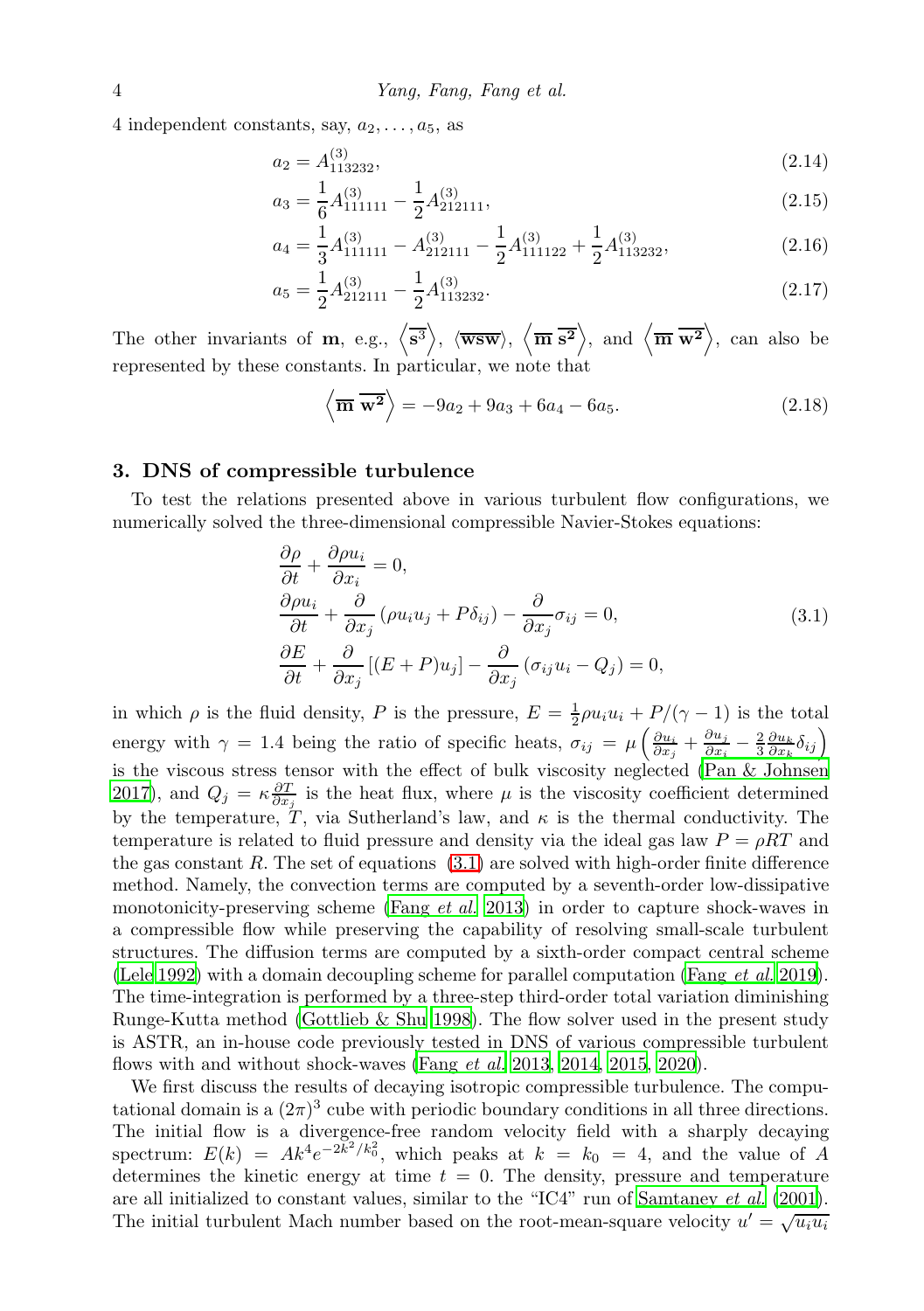

<span id="page-4-0"></span>FIGURE 1. (a) Evolution of the turbulent Mach number  $M_t$ , the turbulence kinetic energy normalized with its initial value  $K(t)/K(0)$ , and the Reynolds number  $R_{\lambda}$  (shown in inset). (b) The evolution of the skewness of the longitudinal velocity derivative S. The inset shows the energy dissipation rates: the solenoidal part  $\varepsilon_s$  and the dilational part  $\varepsilon_d$ .

is  $Ma_t = u'/\langle c \rangle = 2.0$ , where  $c = \sqrt{\gamma RT}$  is the speed of sound. The initial Reynolds number based on the Taylor microscale  $\lambda = u'/\langle (\frac{\partial u_i}{\partial x_i})^2 \rangle^{1/2}$  is  $R_\lambda = \frac{\langle \rho \rangle u' \lambda}{\sqrt{3} \langle \mu \rangle} = 450$ . Here, we use the initial large-eddy-turnover time  $\tau_0 = (\int_0^\infty E(k)/kdk)/u'$  to normalize time when quantifying the flow evolution. The computational domain is discretized with a 512<sup>3</sup> uniform grid, leading to a resolution down to the dissipation scale over the entire simulation duration: the ratio of the Kolmogorov scale  $\eta$  over the grid size  $\Delta$  grows from  $\eta/\Delta = 0.98$  at  $t = 0$  to  $\eta/\Delta = 2.88$  at  $t = 20$ .

Figure [1a](#page-4-0) shows that the turbulent Mach number  $M_t$ , the turbulent kinetic energy  $K = \frac{1}{2} \langle \rho u_i u_i \rangle$ , and the Reynolds number  $R_\lambda$ , all decay monotonically with time. Note that even at time  $t/\tau_0 > 10$ ,  $Ma_t \leq 1$ , the flow is still highly compressible with a large number of spatially distributed shocklets. The skewness of the longitudinal velocity derivative,  $S = \langle (\partial u_i/\partial x_i)^3 \rangle / \langle (\partial u_i/\partial x_i)^2 \rangle^{3/2}$  shown in Fig. [1b](#page-4-0), however, develops a sharp negative peak at  $t/\tau_0 \approx 0.35$  and then gradually returns to a value fluctuating around  $-2$ , consistent with [Samtaney](#page-9-24) *et al.* [\(2001\)](#page-9-24). The larger magnitude of S in the later stage compared with  $S \approx -0.6$  in [Samtaney](#page-9-24) *et al.* [\(2001\)](#page-9-24) is most likely due to the higher grid resolution in this work. In fact, [Wang](#page-9-9) et al. [\(2012\)](#page-9-9) demonstrated in DNS of forced compressible turbulence that for a given value of  $R_{\lambda}$  and  $M_t$ , the magnitude of S increases when the grid is refined. We note here that fully resolving the shocklets is not feasible as their sizes are out-of-reach of the current DNS with a fixed grid. The peak of S is a consequence of compressibility. In the inset of Fig. [1b](#page-4-0), we show the evolution of the turbulence dissipation rate, separated into the solenoidal (enstrophy) part  $\varepsilon_s \equiv \langle \mu \omega_i \omega_i \rangle$ and the dilational part  $\varepsilon_d \equiv \frac{4}{3} \langle \mu \overline{m}^2 \rangle$ . The solenoidal dissipation  $\varepsilon_s$  grows first due to the build-up of turbulent structures from the initial random field, reaches a peak at  $t/\tau_0 \approx$ 0.8, then decreases gradually due to the decay of the turbulent fluctuation. The dilational dissipation rate,  $\varepsilon_d$ , represents the contribution of compressibility to dissipation, which is exactly zero in incompressible turbulence. With our choice of solenoidal initial condition,  $\varepsilon_d$  starts at zero and first grows rapidly, as shocklets are forming [\(Samtaney](#page-9-24) *et al.* [2001\)](#page-9-24). The peak of  $\varepsilon_d$  is reached at  $t/\tau_0 \approx 0.65$ , slightly earlier than  $\varepsilon_s$ . In our simulation,  $\varepsilon_d$ contributes to approximately half the energy dissipation at the peak, but the solenoidal part remains the major cause of dissipation at later times.

We now discuss the structure of the velocity gradient correlations in this flow. Figure [2](#page-5-0) shows the evolution of the l.h.s. and r.h.s. of Eq.  $(2.1)$  and  $(2.2)$ , the identities for the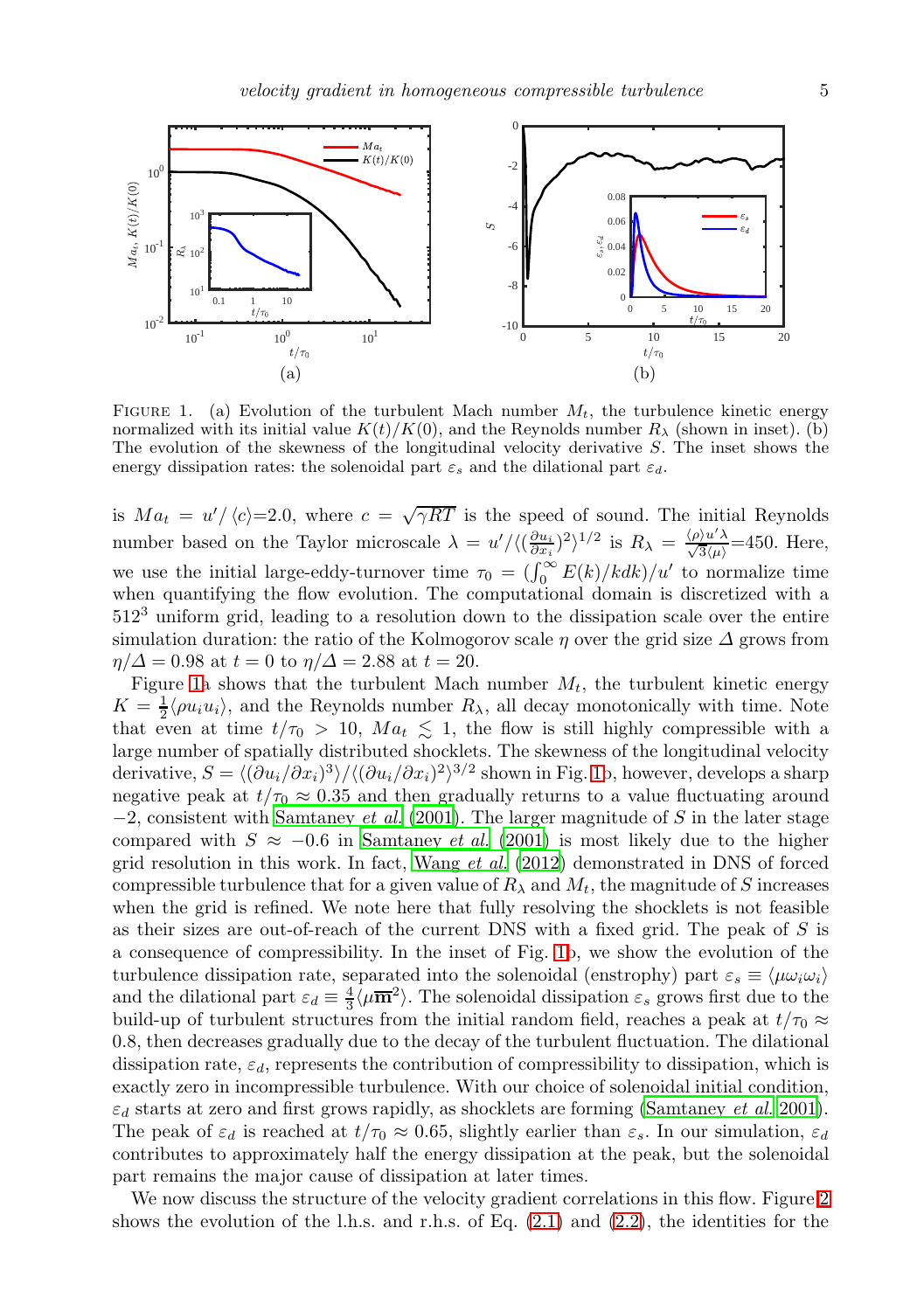

<span id="page-5-0"></span>FIGURE 2. Evolution of invariants of  $A^{(2)}$  and  $A^{(3)}$  in compressible homogeneous isotropic decaying turbulence. (a) Second-order invariants,  $\langle \overline{m^2} \rangle / \langle \overline{mm^T} \rangle$  and  $\langle \overline{m}^2 \rangle / \langle \overline{mm^T} \rangle$ , the inset plots the ratio  $\langle \overline{m}^2 \rangle / \langle \overline{m^2} \rangle$ . (b) Third-order invariants  $\langle \overline{m^3} \rangle / \langle \overline{m^2m^T} \rangle$  and  $\left(\frac{3}{2}\langle \overline{\mathbf{m}^2\mathbf{m}}\rangle - \frac{1}{2}\langle \overline{\mathbf{m}^3}\rangle\right) / \langle \overline{\mathbf{m}^2\mathbf{m}^T}\rangle$ , the inset plots the ratio  $\langle \overline{\mathbf{m}^3}\rangle / \langle \frac{3}{2}\langle \overline{\mathbf{m}^2\mathbf{m}}\rangle - \frac{1}{2}\langle \overline{\mathbf{m}^3}\rangle$ .



<span id="page-5-1"></span>FIGURE 3. (a) Time evolution of  $A_{1122}^{(2)}$  and  $A_{1221}^{(2)}$  and their ratio (shown in inset).

invariants of  $\mathbf{A}^{(2)}$  and  $\mathbf{A}^{(3)}$ , respectively. The ratios between the two sides of those equations, shown in the insets, are exactly 1, as predicted for homogeneous flows.

Our analysis predicts, for homogeneous and isotropic turbulence, further relations among the components of  $\mathbf{A}^{(2)}$  and  $\mathbf{A}^{(3)}$ . Figure [3a](#page-5-1) shows that  $A_{1122}^{(2)}$  and  $A_{1221}^{(2)}$  are equal during the entire simulation, as predicted by Eq. [\(2.6\)](#page-2-4). In Fig. [3b](#page-5-1), the ratio of the components  $A_{1212}^{(2)}/A_{1111}^{(2)}$  also lies within 1/3 and 2 as predicted. It starts at 2 since the flow is initially solenoidal. The rapid drop to values lower than 1 is concurrent with the rise of dilational dissipation  $\varepsilon_d$ . The minimal possible value of 1/3 for  $A_{1212}^{(2)}/A_{1111}^{(2)}$ corresponds to a compressible irrotational flow. The observed value of  $A_{1212}^{(2)}/A_{1111}^{(2)}$ , close to 1.5 at later times, indicates instead the prevalence of the solenoidal part.

Figure [4a](#page-6-0) shows the evolution of the invariants of  $\mathbf{A}^{(3)}$  after the early stage when the flow rapidly adjusts in response to the initial divergence-free condition. Remarkably, the magnitude of  $\langle w^2 \overline{m} \rangle$  is very small compared with the others, consistent with the observation that in compressible homogeneous turbulence, vorticity and dilation are nearly uncorrelated [\(Erlebacher & Sarkar 1993;](#page-8-7) [Wang](#page-9-9) et al. [2012](#page-9-9)). This, in view of Eq. [\(2.18\)](#page-3-1), provides an additional relation:  $3a_2 \approx 3a_3 + 2a_4 - 2a_5$ , which then leaves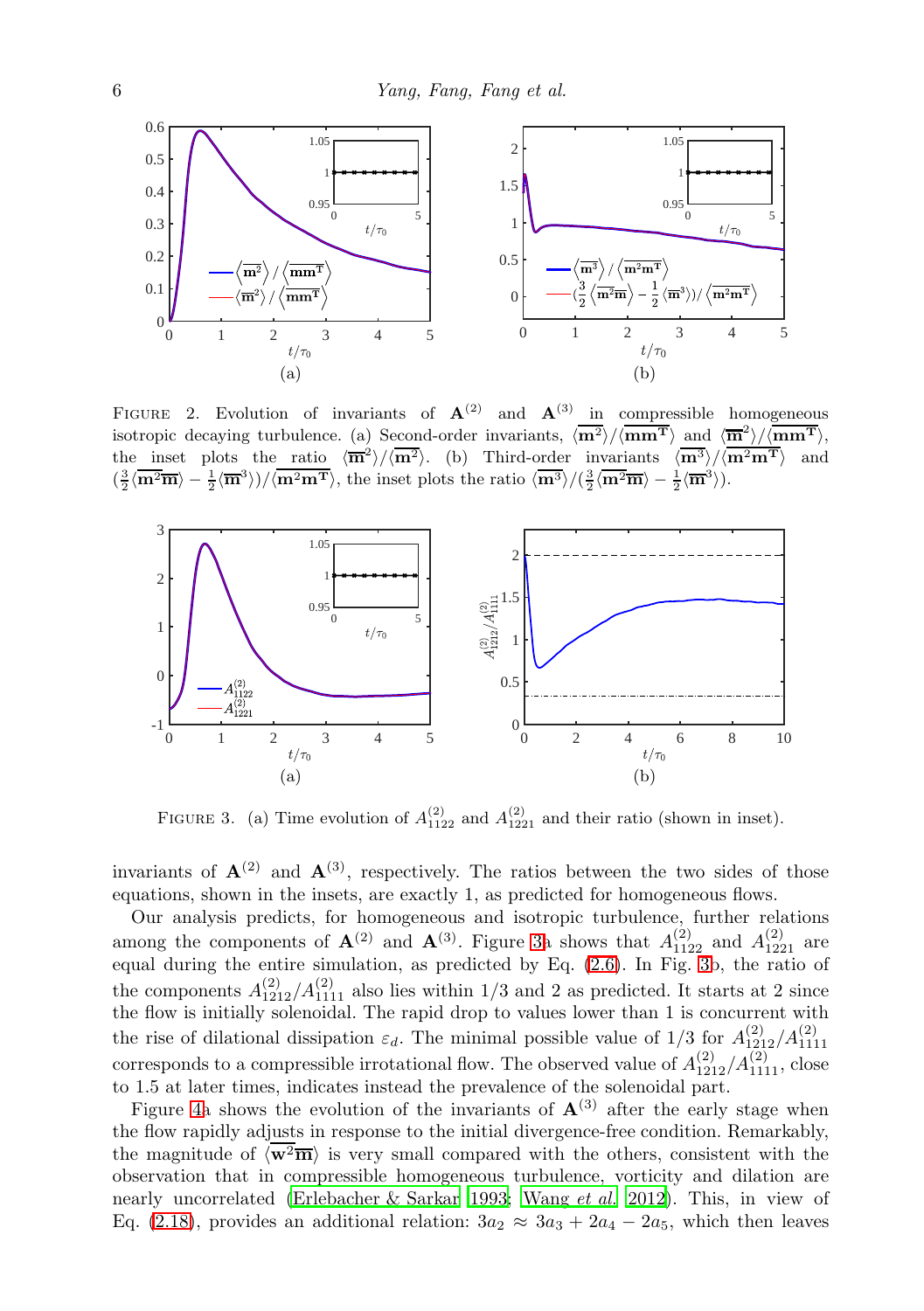

<span id="page-6-0"></span>FIGURE 4. (a) Evolution of the invariants  $\langle \overline{\mathbf{m}}^3 \rangle$ ,  $\langle \overline{\mathbf{w}^2} \overline{\mathbf{m}} \rangle$ ,  $\langle \overline{\mathbf{s}^2} \overline{\mathbf{m}} \rangle$ , and  $\langle \overline{\mathbf{wsw}} \rangle$ , all normalized by  $\langle s^3 \rangle$ . (b) The values of the l.h.s. and r.h.s. of Eq. [\(3.2\)](#page-6-1) and their ratio (shown in inset).

only 3 independent quantities for a complete determination of  $\mathbf{A}^{(3)}$ . Plugging Eq. [\(2.14\)](#page-3-2) to [\(2.17\)](#page-3-3) into this relation leads to

<span id="page-6-1"></span>
$$
\frac{7}{6}A_{111111} \approx \frac{9}{2}A_{121211} + A_{111122} + A_{113232}.
$$
 (3.2)

Figure [4b](#page-6-0) This result may be helpful to reconstruct the complete isotropic expression of  $A_{ipjqkr}^{(3)}$  from planar PIV or 2C LDV data, instead of requiring stereo-PIV or 3C LDV.

Next we perform a DNS of a planar compressible mixing layer, formed by two comoving free streams with Mach numbers  $Ma_1 = U_1/c_1 = 7.5$  and  $Ma_2 = U_2/c_2 = 1.5$ , respectively, in which  $U_1$  and  $U_2$  are the mean velocities in the upper and lower free streams, and  $c_1$  and  $c_2$  are the speeds of sound in the two streams. Similar with the setup of [Li & Jaberi \(2011\)](#page-9-25), at the inflow plane  $x = 0$ , the mean stream velocity profile  $U(0, y, z)$  is specified to be  $U(0, y, z) = \frac{1}{2} [U_1 + U_2 + (U_1 - U_2) \tanh (2y/\delta_{\omega 0})]$ , with the inflow vorticity thickness  $\delta_{\omega 0} = 1$ . The convective Mach number is  $Ma_c = (U_1-U_2)/(c_1+\epsilon_2)$  $c_2$ ) = 3 and the Reynolds number is  $Re_c = \rho_1(U_1 - U_2)\delta_{\omega 0}/\mu_1 = 3500$ . The mean temperature profile at the inlet is given by the Crocco-Busemann law with a uniform mean pressure. The effective size of the computational domain is  $450\delta_{\omega}$  ×  $100\delta_{\omega}$  ×  $16\delta_{\omega}$ in the x, y and z directions, respectively. The domain is discretized using a mesh of  $3050 \times 400 \times 128$  nodes uniformly distributed in the x and z directions and stretched in the  $y$  direction with higher resolution in the centre of the mixing layer. Near the outflow plane, a sponge layer with a highly stretched mesh is added to damp fluctuations near the boundary. Random velocity fluctuations are superposed on the mean profile at the inlet plane to trigger turbulence, which develops downstream, forming a large number of shocklets in both upper and lower parts of the mixing layer. When it is not too close to the inlet plane, the momentum thickness,  $\theta$ , grows linearly downstream and the mean velocity profiles are self-similar, i.e.,  $U(x, y)$  at different x locations collapse to  $U(\xi)$  with  $\xi = (y - y_c)/\theta$ , where  $y_c$  is the centre of the mixing layer. The result is validated by checking the balance of turbulence kinetic energy budget (not shown).

Figure [5](#page-7-0) shows the ratio between the l.h.s. and the r.h.s. of Eq. [\(2.1\)](#page-1-0) and [\(2.2\)](#page-1-1) in the center region of the mixing layer (−6  $\leq y/\theta \leq 6$ ) at the downstream locations  $x\delta_{\omega 0} = 350$  (dashed lines) and  $x/\delta_{\omega 0} = 400$  (solid lines). Although the flow is not homogeneous, the ratios  $\langle \overline{m}^2 \rangle / \langle \overline{m}^2 \rangle$  and  $\langle \overline{m}^3 \rangle / (\frac{3}{2} \langle \overline{m}^2 \overline{m} \rangle - \frac{1}{2} \langle \overline{m}^3 \rangle)$  are very close to unity, so Eqs.  $(2.1)$  and  $(2.2)$  are still approximately valid. Fig. [6](#page-7-1) shows the profiles of various third-order invariants  $\langle \overline{\mathbf{m}}^3 \rangle$ ,  $\langle \overline{\mathbf{w}}^2 \overline{\mathbf{m}} \rangle$ ,  $\langle \overline{\mathbf{s}}^3 \overline{\mathbf{m}} \rangle$ ,  $\langle \overline{\mathbf{s}}^3 \rangle$  and  $\langle \overline{\mathbf{w}} \overline{\mathbf{s}} \mathbf{w} \rangle$ . Despite the inhomogeneity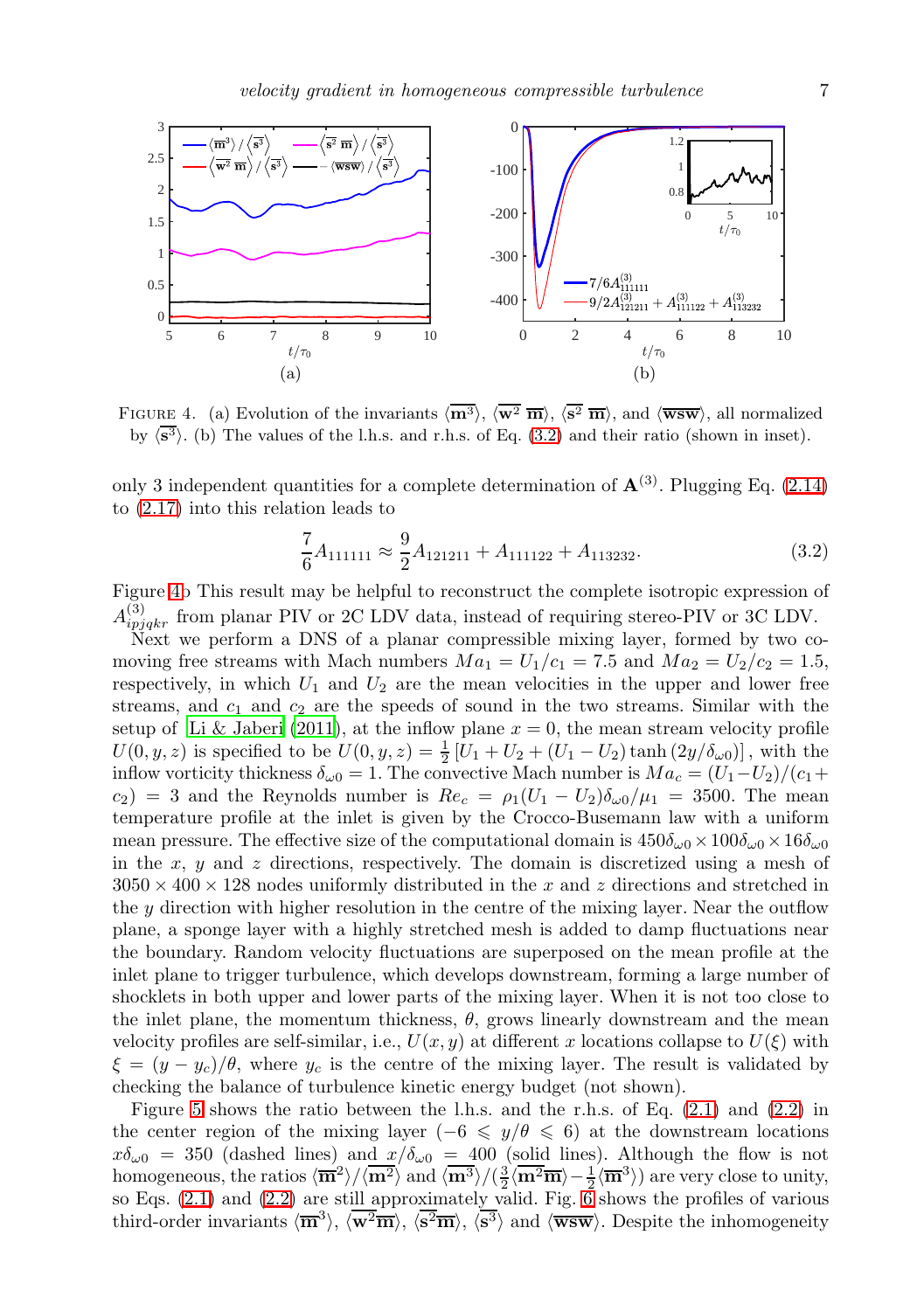

<span id="page-7-0"></span>Figure 5. Approximate validity of the homogeneous relations in the compressible mixing layer. (a) Normalized second-order invariants,  $\langle \overline{m^2} \rangle / \langle \overline{mm^T} \rangle$ ,  $\langle \overline{m^2} \rangle / \langle \overline{mm^T} \rangle$ , and their ratio (shown in the inset). (b) Normalized third-order invariants,  $\langle \overline{m^3} \rangle / \langle \overline{m^2m^T} \rangle$ ,  $(\frac{3}{2} \langle \overline{m^2m} \rangle - \frac{1}{2} \langle \overline{m}^3 \rangle)/\langle \overline{m^2m^T} \rangle$ , and their ratio (shown in the inset). In both plots, dashed lines correspond to  $x/\delta_{\omega 0} = 350$  and solid lines to  $x/\delta_{\omega 0} = 400$ .



<span id="page-7-1"></span>FIGURE 6. (a) Profiles of the invariants  $\langle \overline{m}^3 \rangle$ ,  $\langle \overline{w^2m} \rangle$ ,  $\langle \overline{s^2m} \rangle$ ,  $\langle \overline{s^3} \rangle$  and  $\langle \overline{wsw} \rangle$  in the mixing layer. (b) Relative ratios  $\langle \overline{\mathbf{m}}^3 \rangle / \langle \overline{\mathbf{s}^3} \rangle$ ,  $\langle \overline{\mathbf{w}^2\mathbf{m}} \rangle / \langle \overline{\mathbf{s}^3} \rangle$ ,  $\langle \overline{\mathbf{s}^2\mathbf{m}} \rangle / \langle \overline{\mathbf{s}^3} \rangle$ , and  $\langle \overline{\mathbf{w} \mathbf{s} \mathbf{w}} \rangle / \langle \overline{\mathbf{s}^3} \rangle$ . In both plots, dashed lines correspond to  $x/\delta_{\omega 0} = 350$  and solid lines to  $x/\delta_{\omega 0} = 400$ .

and anisotropy, the vorticity-dilation correlation  $\langle \mathbf{w}^2 \overline{\mathbf{m}} \rangle$  remains very small compared to other invariants, which could help to obtain more relations among invariants.

#### 4. Concluding Remarks

In summary, we derived exact relations among invariants of the moments of velocity gradients in compressible homogeneous turbulence and verified these relations by DNS of decaying compressible turbulence. Interestingly, these relations, derived under homogeneity assumptions, hold approximately in a compressible mixing layer. We also devised approaches to determine the full tensor with a minimal set of measurements in experiments. These relations could help, e.g., to determine separately the solenoidal and the dilational energy dissipation rates from only two velocity derivatives  $\frac{\partial u_1}{\partial x_1}$  and  $\frac{\partial u_2}{\partial x_1}$ . In the future, it would be interesting to investigate the structure of the velocity gradient implied by these relations, as done by [Betchov \(1956](#page-8-1)) for incompressible turbulence.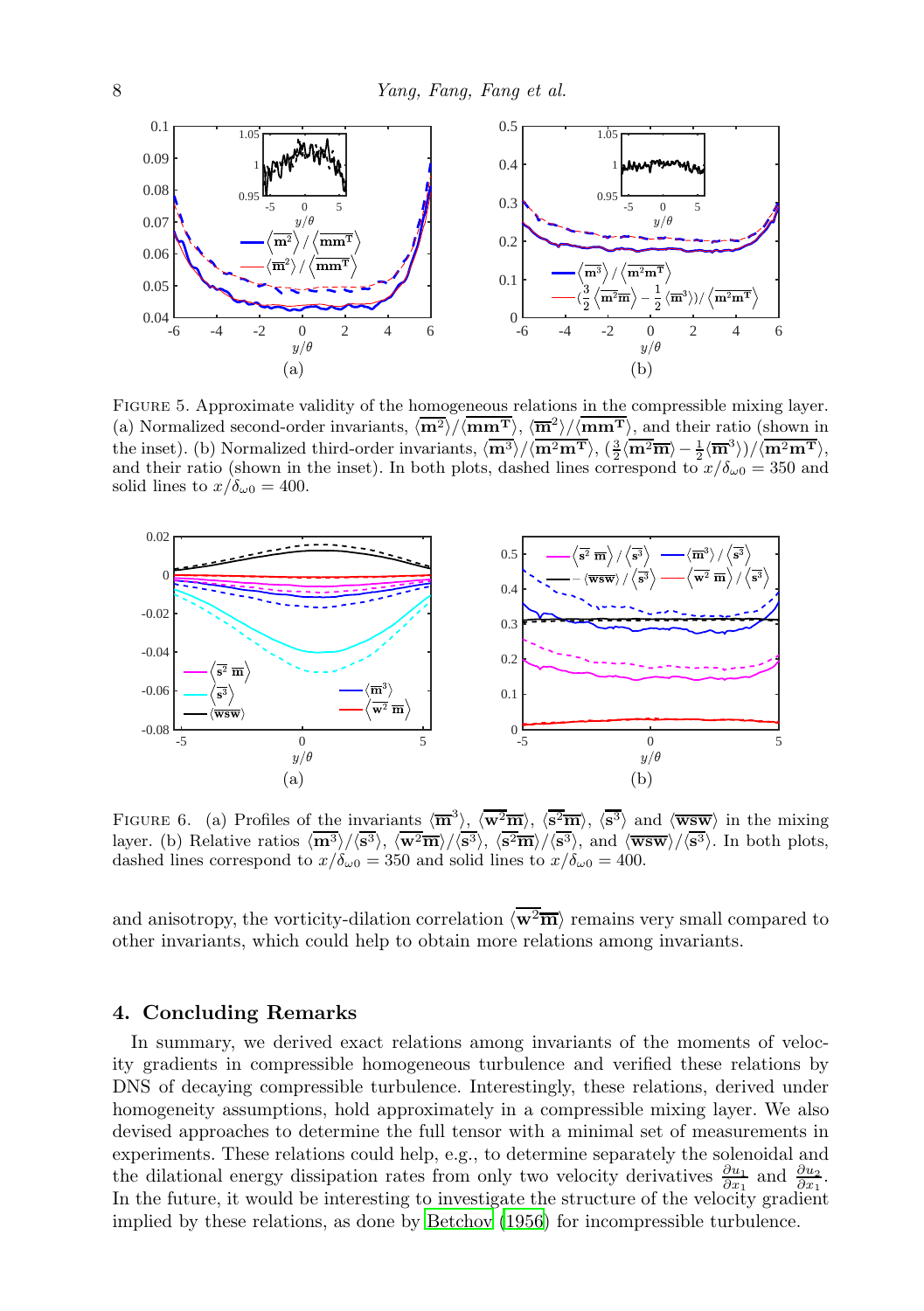### Acknowledgements

PFY and HX acknowledge support from the National Natural Science Foundation of China (NSFC) under grants 11672157 and 91852104. JF acknowledges the UK Engineering and Physical Sciences Research Council (EPSRC) through the Computational Science Centre for Research Communities (CoSeC), and the UK Turbulence Consortium (No. EP/R029326/1). AP was supported by the French Agence National de la Recherche under Contract No. ANR-20-CE30-0035 (project TILT). The simulations were conducted on the ARCHER2 UK National Supercomputing Service.

Declaration of Interest: The authors report no conflict of interest.

## Appendix

For vector gradients  $\frac{\partial a_i}{\partial x_j}$ ,  $\frac{\partial b_i}{\partial x_j}$  and  $\frac{\partial c_i}{\partial x_j}$ , we have, by elementary algebra:

$$
\left\langle \frac{\partial a_i}{\partial x_j} \frac{\partial b_j}{\partial x_k} \frac{\partial c_k}{\partial x_i} \right\rangle = \frac{\partial}{\partial x_j} \left\langle a_i \frac{\partial b_j}{\partial x_k} \frac{\partial c_k}{\partial x_i} \right\rangle - \left\langle a_i \frac{\partial^2 b_j}{\partial x_j \partial x_k} \frac{\partial c_k}{\partial x_i} \right\rangle - \left\langle a_i \frac{\partial b_j}{\partial x_k} \frac{\partial^2 c_k}{\partial x_i \partial x_j} \right\rangle \tag{4.1}
$$

$$
\left\langle a_i \frac{\partial^2 b_j}{\partial x_j \partial x_k} \frac{\partial c_k}{\partial x_i} \right\rangle = \frac{\partial}{\partial x_k} \left\langle a_i \frac{\partial b_j}{\partial x_j} \frac{\partial c_k}{\partial x_i} \right\rangle - \left\langle \frac{\partial a_i}{\partial x_k} \frac{\partial b_j}{\partial x_j} \frac{\partial c_k}{\partial x_i} \right\rangle - \left\langle a_i \frac{\partial b_j}{\partial x_j} \frac{\partial^2 c_k}{\partial x_k \partial x_i} \right\rangle \tag{4.2}
$$

$$
\left\langle a_i \frac{\partial b_j}{\partial x_k} \frac{\partial^2 c_k}{\partial x_i \partial x_j} \right\rangle = \frac{\partial}{\partial x_i} \left\langle a_i \frac{\partial b_j}{\partial x_k} \frac{\partial c_k}{\partial x_j} \right\rangle - \left\langle \frac{\partial a_i}{\partial x_i} \frac{\partial b_j}{\partial x_k} \frac{\partial c_k}{\partial x_j} \right\rangle - \left\langle a_i \frac{\partial^2 b_j}{\partial x_i \partial x_k} \frac{\partial c_k}{\partial x_j} \right\rangle \tag{4.3}
$$

$$
\left\langle a_i \frac{\partial^2 b_j}{\partial x_i \partial x_k} \frac{\partial c_k}{\partial x_j} \right\rangle = \frac{\partial}{\partial x_k} \left\langle a_i \frac{\partial b_j}{\partial x_i} \frac{\partial c_k}{\partial x_j} \right\rangle - \left\langle \frac{\partial a_i}{\partial x_k} \frac{\partial b_j}{\partial x_i} \frac{\partial c_k}{\partial x_j} \right\rangle - \left\langle a_i \frac{\partial b_j}{\partial x_i} \frac{\partial^2 c_k}{\partial x_k \partial x_j} \right\rangle \tag{4.4}
$$

$$
\left\langle a_i \frac{\partial b_j}{\partial x_j} \frac{\partial^2 c_k}{\partial x_k \partial x_i} \right\rangle = \frac{\partial}{\partial x_i} \left\langle a_i \frac{\partial b_j}{\partial x_j} \frac{\partial c_k}{\partial x_k} \right\rangle - \left\langle \frac{\partial a_i}{\partial x_i} \frac{\partial b_j}{\partial x_j} \frac{\partial c_k}{\partial x_k} \right\rangle - \left\langle a_i \frac{\partial^2 b_j}{\partial x_i \partial x_j} \frac{\partial c_k}{\partial x_k} \right\rangle \tag{4.5}
$$

$$
\left\langle a_i \frac{\partial b_j}{\partial x_i} \frac{\partial^2 c_k}{\partial x_k \partial x_j} \right\rangle = \frac{\partial}{\partial x_j} \left\langle a_i \frac{\partial b_j}{\partial x_i} \frac{\partial c_k}{\partial x_k} \right\rangle - \left\langle \frac{\partial a_i}{\partial x_j} \frac{\partial b_j}{\partial x_i} \frac{\partial c_k}{\partial x_k} \right\rangle - \left\langle a_i \frac{\partial^2 b_j}{\partial x_i \partial x_j} \frac{\partial c_k}{\partial x_k} \right\rangle. \tag{4.6}
$$

Multiplying  $(4.2)$ ,  $(4.3)$  and  $(4.6)$  by  $-1$ , and summing over, one obtains:

<span id="page-8-5"></span>
$$
2\langle \overline{\mathbf{h^a h^b h^c}} \rangle = \langle \overline{\mathbf{h^a h^b h^c}} \rangle + \langle \overline{\mathbf{h^b h^c h^a h^a}} \rangle + \langle \overline{\mathbf{h^c h^a h^b}} \rangle - \langle \overline{\mathbf{h^a h^b h^c}} \rangle, \tag{4.7}
$$

in which  $h^a = \nabla a$  etc. For divergence-free fields, this yields  $\langle \nabla a \nabla b \nabla c \rangle = 0$ . An equivalent form of this special case has been shown in Appendix D of [Eyink \(2006](#page-8-11)).

#### <span id="page-8-10"></span><span id="page-8-9"></span><span id="page-8-8"></span>REFERENCES

- <span id="page-8-1"></span>BETCHOV, R. 1956 An inequality concerning the production of vorticity in isotropic turbulence. *J. Fluid Mech.* 1, 497–504.
- <span id="page-8-2"></span>BRADSHAW, P. & PEROT, J. B. 1993 A note on turbulent energy dissipation in the viscous wall region. *Phys. Fluids A* 5, 3305–3306.
- <span id="page-8-0"></span>BUARIA, D., PUMIR, A. & BODENSCHATZ, E. 2020 Vortex stretching and enstrophy production in high Reynolds number turbulence. *Phys. Rev. Fluids* 5, 104602.
- <span id="page-8-3"></span>Chen, S., Wang, J., Li, H., Wan, M. & Chen, S. 2019 Effect of compressibility on small scale statistics in homogeneous shear turbulence. *Phys. Fluids* 31, 025107.
- <span id="page-8-4"></span>Chu, Y. B., Wang, L. & Lu, X. Y. 2014 Interaction between strain and vorticity in compressible turbulent boundary layer. *Sci. China Phys., Mech. Astron.* 57, 2316–2329.
- <span id="page-8-7"></span>Erlebacher, G. & Sarkar, S. 1993 Rate of strain tensor statistics in compressible homogeneous turbulence. *Phys. Fluids A* 5, 3240–3254.
- <span id="page-8-11"></span>Eyink, G. 2006 Multi-scale gradient expansion of the turbulent stress tensor. *J. Fluid Mech.* 549, 159–190.
- <span id="page-8-6"></span>Fang, J., Gao, F., Moulinec, C. & Emerson, D. R. 2019 An improved parallel compact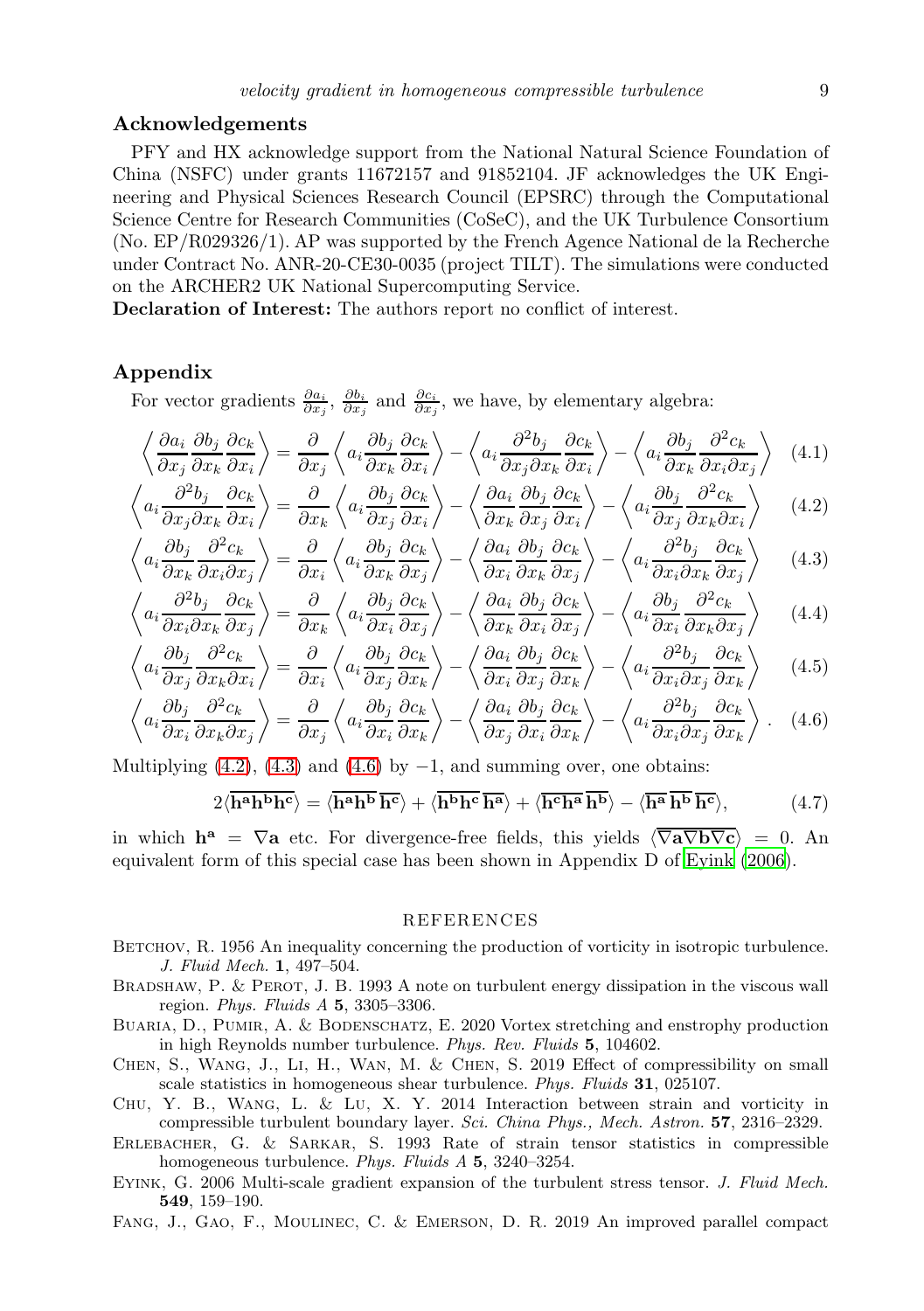scheme for domain-decoupled simulation of turbulence. *Int. J. for Numer. Meth. Fl.* 90 (10), 479–500.

- <span id="page-9-18"></span>Fang, J., Li, Z. & Lu, L. 2013 An optimized low-dissipation monotonicity-preserving scheme for numerical simulations of high-speed turbulent flows. *J. Sci. Comput.* 56, 67–95.
- <span id="page-9-21"></span>Fang, J., Yao, Y., Li, Z. & Lu, L. 2014 Investigation of low-dissipation monotonicitypreserving scheme for direct numerical simulation of compressible turbulent flows. *Comput. Fluids* 104, 55–72.
- <span id="page-9-22"></span>FANG, J., YAO, Y., ZHELTOVODOV, A. A., LI, Z. & LU, L. 2015 Direct numerical simulation of supersonic turbulent flows around a tandem expansion-compression corner. *Phys. Fluids*  $12(27)$ .
- <span id="page-9-23"></span>Fang, J., Zheltovodov, A. A., Yao, Y., Moulinec, C. & Emerson, D. R. 2020 On the turbulence amplification in shock-wave/turbulent boundary layer interaction. *J. Fluid Mech.* 897, A32.
- <span id="page-9-10"></span>Fang, L., Zhang, Y. J., Fang, J. & Zhu, Y. 2016 Relation of the fourth-order statistical invariants of velocity gradient tensor in isotropic turbulence. *Phys. Rev. E* 94, 023114.
- <span id="page-9-0"></span>Frisch, U. 1995 *Turbulence: The legacy of A. N. Kolmogorov*. Cambridge Univ. Press.
- <span id="page-9-20"></span>GOTTLIEB, S. & SHU, C. W. 1998 Total variation diminishing runge-kutta schemes. *Math. Comput.* 67, 73–85.
- <span id="page-9-19"></span>Lele, Sanjiva K. 1992 Compact finite difference schemes with spectral-like resolution. *J. Comput. Phys.* 103, 16–42.
- <span id="page-9-25"></span>Li, Z. & Jaberi, F. A. 2011 A high-order finite difference method for numerical simulations of supersonic turbulent flows. *J. Numer. Meth. Fluids* 68 (6), 740–766.
- <span id="page-9-12"></span>Ma, Z. & Xiao, Z. 2016 Turbulent kinetic energy production and flow structures in compressible homogeneous shear flow. *Phys. Fluids* 28, 096102.
- <span id="page-9-2"></span>Meneveau, C. 2011 Lagrangian dynamics and models of the velocity gradient tensor in turbulent flows. *Annu. Rev. Fluid Mech.* 43, 219–245.
- <span id="page-9-17"></span>Pan, S. & Johnsen, E. 2017 The role of bulk viscosity on the decay of compressible homogeneous, isotropic turbulence. *J. Fluid Mech.* 833, 717–744.
- <span id="page-9-8"></span>PIROZZOLI, S. & GRASSO, F. 2004 Direct numerical simulations of isotropic compressible turbulence: Influence of compressibility on dynamics and structures. *Phys. Fluids* 16, 4386–4407.
- <span id="page-9-4"></span>Pope, S. B. 2000 *Turbulent flows*. Cambridge University Press.
- <span id="page-9-7"></span>Pumir, A. 2017 Structure of the velocity gradient tensor in turbulent shear flows. *Phys. Rev. Fluids* 2 (7), 074602.
- <span id="page-9-5"></span>Pumir, A., Xu, H. & Siggia, E. D. 2016 Small-scale anisotropy in turbulent boundary layers. *J. Fluid Mech.* 804, 5–23.
- <span id="page-9-24"></span>Samtaney, R., Pullin, D. I. & Kosovic, B. 2001 Direct numerical simulation of decaying compressible turbulence and shocklet statistics. *Phys. Fluids* 13 (5), 1415–1430.
- <span id="page-9-1"></span>Sreenivasan, K. R. & Antonia, R. A. 1997 The phenomenology of small-scale turbulence. *Annu. Rev. Fluid Mech.* 29, 435–472.
- <span id="page-9-14"></span>Suman, S. & Girimaji, S. S. 2009 Homogenized Euler equation: a model for compressible velocity gradient dynamics. *J. Fluid Mech.* 620, 177–194.
- <span id="page-9-15"></span>Suman, S. & Girimaji, S. S. 2011 Dynamical model for velocity-gradient evolution in compressible turbulence. *J. Fluid Mech.* 683, 289–319.
- <span id="page-9-16"></span>Suman, S. & Girimaji, S. S. 2013 Velocity gradient dynamics in compressible turbulence: Characterization of pressure-Hessian tensor. *Phys. Fluids* 25, 125103.
- <span id="page-9-3"></span>Tsinober, A. 2009 *An Informal Conceptual Introduction to Turbulence*. Springer.
- <span id="page-9-13"></span>Vaghel, N.S. & Madnia, C.K. 2015 Local flow topology and velocity gradient invariants in compressible turbulent mixing layer. *J. Fluid Mech.* 774, 67–94.
- <span id="page-9-6"></span>Vreman, A. W. & Kuerten, J. G. M. 2014 Statistics of spatial derivatives of velocity and pressure in turbulent channel flows. *Phys. Fluids* 26, 085103.
- <span id="page-9-9"></span>Wang, J., Shi, Y., Wang, L.-P., Xiao, Z., He, X. T. & Chen, S. 2012 Effect of compressibility on the small-scale structures in isotropic turbulence. *J. Fluid Mech.* 713, 588–631.
- <span id="page-9-11"></span>WANG, J., WAN, M., CHEN, S., XIE, C. & CHEN, S. 2018 Effect of shock waves on the statistics and scaling in compressible isotropic turbulence. *Phys. Rev. E* 97, 043108.